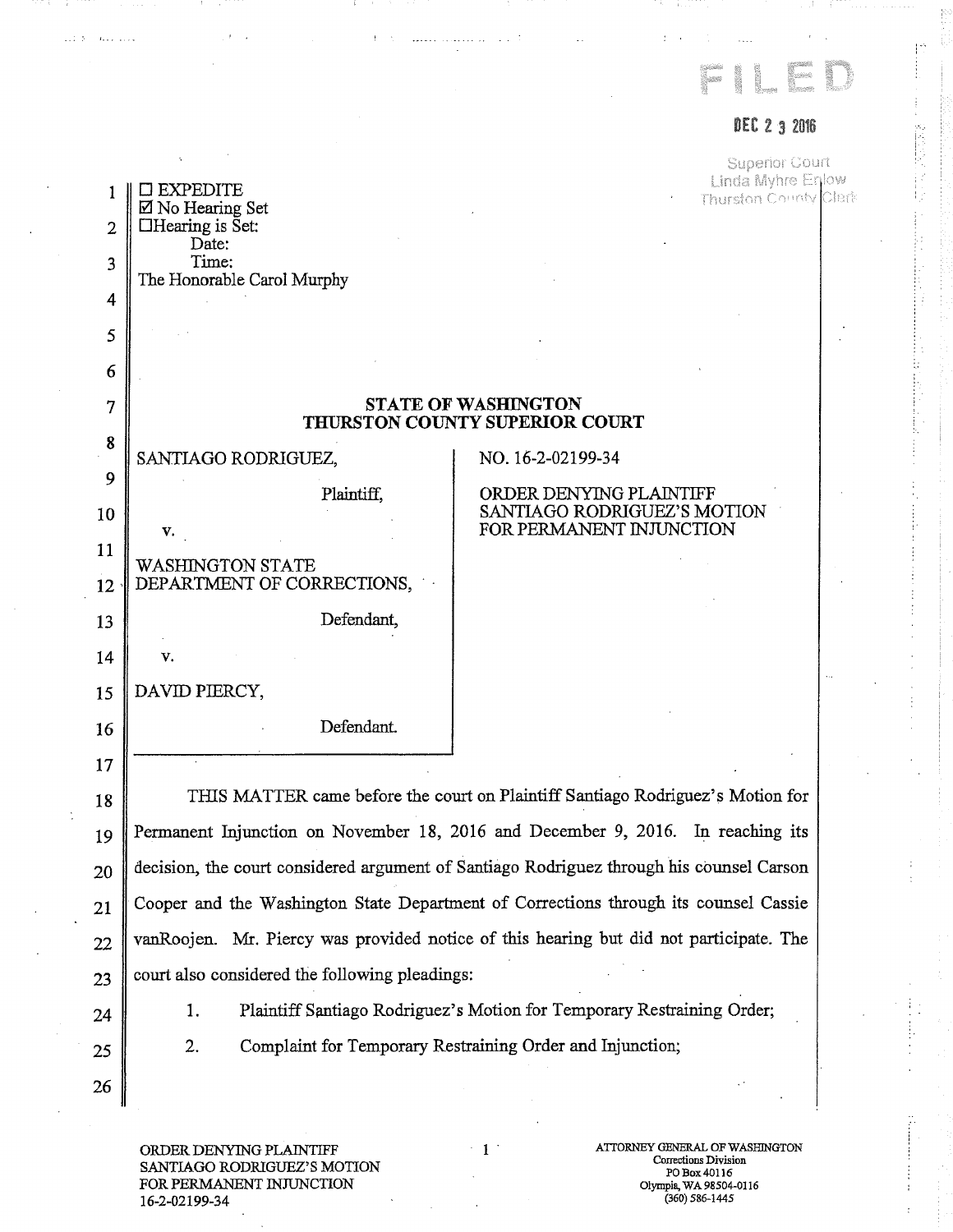1 3. Declaration of Santiago Rodriguez re Motion for Temporary Restraining 2 Order and the attached exhibits; 3 4. First Amended Complaint for Injunctive Relief; 4 5. Motion for Preliminary Injunction; 5 6. Declaration of Santiago Rodriguez re Motion for Preliminary Injunction and 6 the attached exhibits; 7 7. Defendant Department of Corrections' Response to Plaintiff's Motion for 8 Preliminary Injunction; 9 8. Declaration of Denise Vaughan and the attached exhibits; 10 9. Reply Brief in Support of Plaintiff's Motion for Preliminary Injunction; 11 | 10. Supplemental Declaration of Carson Cooper in Support of Reply to Motion 12 For Preliminary Injunction; 13 11. Supplemental Declaration of Santiago Rodriguez in Support of Reply to 14 Motion for Preliminary Injunction and the attached exhibits; 15 12. Order Granting Preliminary Injunction; 16 13. Proof of Service of Summons; 17 | 14. Order Setting Permanent Injunction Hearing Date; 18 .15. Plaintiff Santiago Rodriguez's Motion for *In Camera* Review; 19 | 16. Declaration of Richard Lubetzky; 20 17. Washington State Department of Corrections' Response to Motion for In 21 Camera Review; 22 **18.** Order Denying *In Camera* Review; 23 19. Plaintiff Santiago Rodriguez's Motion to Allow Testimony by Telephonic 24 Appearance or by Video Appearance; 25 20. Defendant Department of Corrections' Response to Plaintiff's Motion to 26 Allow Testimony by Telephonic Appearance or by Video Conference;

. . . . . . . . . . .

SANTIAGO RODRIGUEZ'S MOTION FOR PERMANENT INJUNCTION<br>16 2 02100 34 03504 16-2-02199-34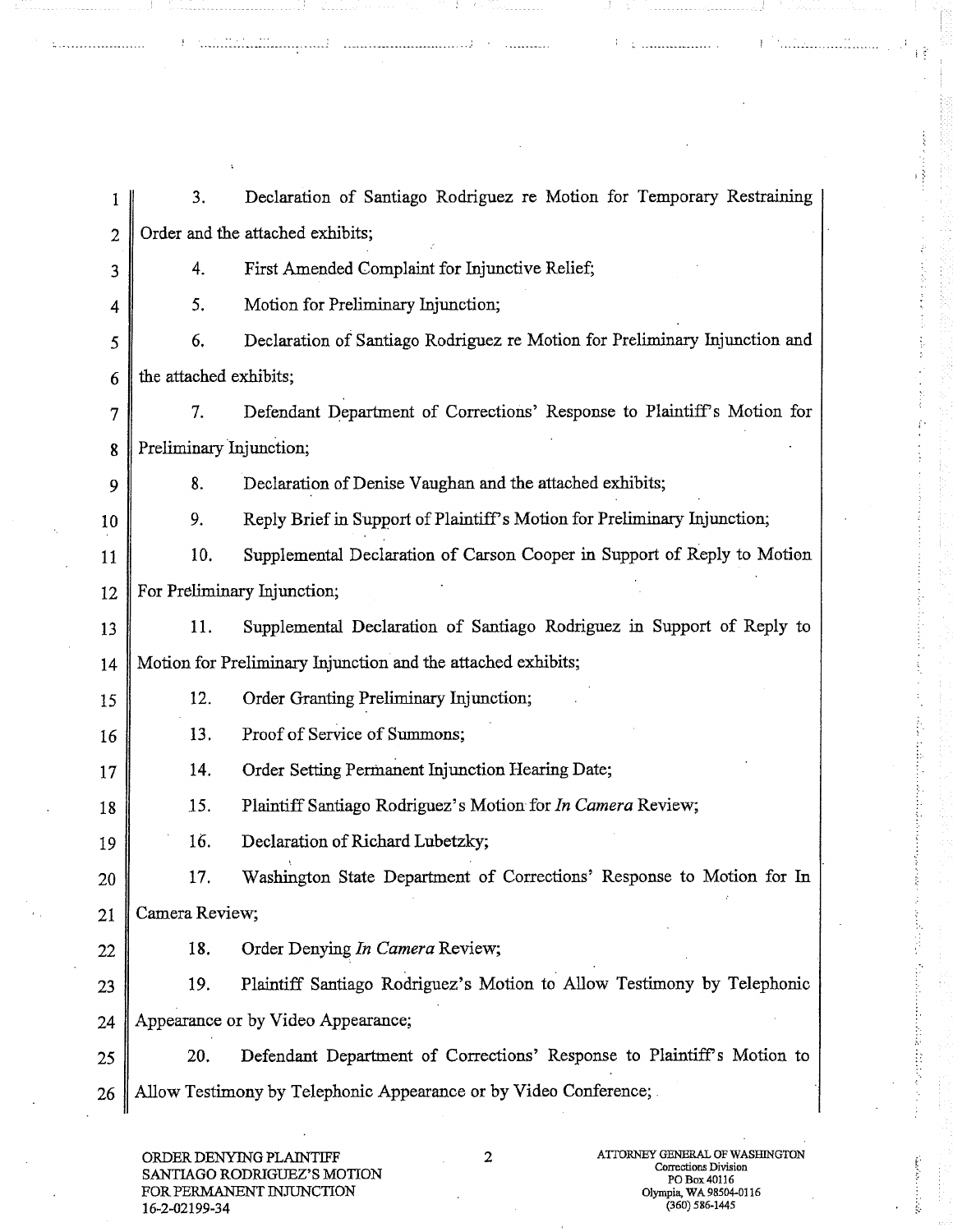1 21. Reply In Support of Plaintiff's Motion to Allow Testimony by Telephonic 2 Appearance or by Video Conference; 3 22. Plaintiff Santiago Rodriguez's Motion for Permanent Injunction; 4 23. Defendant Department of Corrections' Response to Plaintiff's Motion for 5 Permanent Injunction; 6 24. Reply Brief in Support of Plaintiff's Motion for Permanent Injunction; 7 25. Declaration of David Piercy in Opposition to ' Request for Permanent 8 Injunction; 9 26. Defendant Department of Corrections' Supplemental Response to Plaintiff's 10 | Motion for Permanent Injunction; 11 27. Supplemental Reply in Support of Rodriguez's Motion for Permanent 12 | Injunction; 13 28. Declaration of Jane Brown in Support of Motion for Permanent Injunction 14  $\parallel$  and the attached Exhibits; 15 29. Praecipe; and 16 30. Supplemental Authority for Rodriguez's Motion for Permanent Injunction 17 (raising a Constitutional basis for exemption). 18 **I. FINDINGS OF FACT**  19 In reaching its decision, the Court finds that it is unnecessary to resolve any factual 20 disputes between the parties, and as such, the Court makes no findings of fact in issuing this 21 ruling. 22 23 **H. CONCLUSIONS OF** LAW 24 **1.** This is an action under the Public Records Act, RCW Ch. 42.56. RCW 25 42.56.540 provides a procedural mechanism fox enjoining the production of records under the 26 Public Records Act.

SANTIAGO RODRIGUEZ'S MOTION FOR PERMANENT INJUNCTION Olympia, WA 98504-0116, 16-2-02199-34

Ŧ

P)<br>C)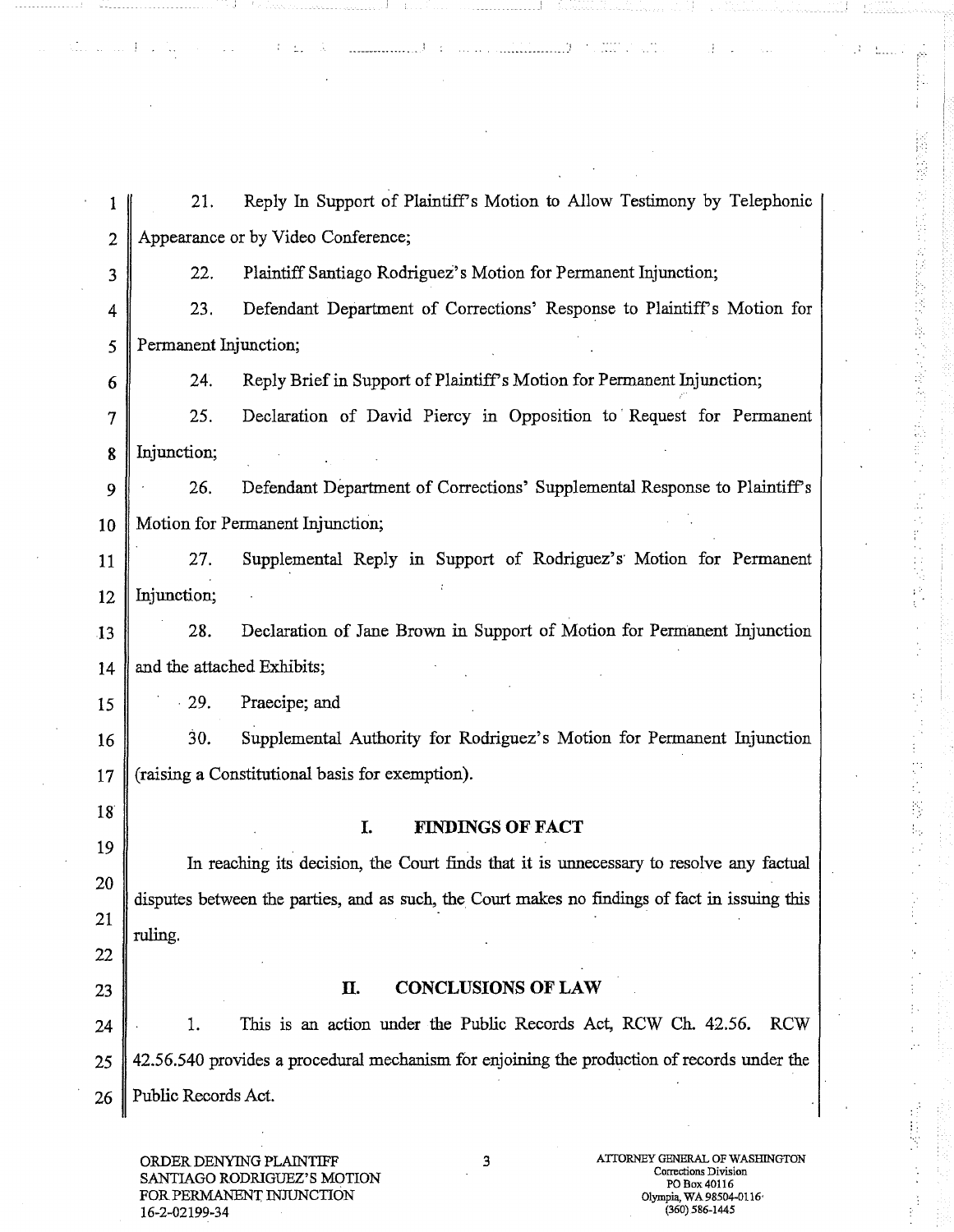1 2. Because this is an action under the Public Records Act, RCW 42.56.540 is the 2 appropriate standard for this Court to consider in enjoining the release of records under the 3 Public Records Act. Relying on the generalized injunction standard and this court's inherent 4 authority to enjoin release of the records is inappropriate in this action because RCW 5 || 42.56.540 is specifically designed for actions such as this. As such, this court applied the more 6 Specific injunction standard found in RCW 42.56.540 in making its ruling. 7 3. RCW 42.56.540 is only a procedural mechanism and requires a separate 8 statutory exemption under the Public Records Act for enjoining the release of the records. 9 4. There is no statutory basis justifying the withholding or enjoining release of the 10 | records at issue in this case. The records are not exempt under the Public Records Act. 11 **III. ORDER**  12 • Based on the above conclusions of law, it is hereby **ORDERED:**   $\frac{13}{2}$  , we have the contraction of  $\frac{1}{2}$ 1. This action is hereby **DISMISSED;**  14  $\frac{1}{2}$  $\overline{15}$  is a set of the set of the set of the set of the set of the set of the set of the set of the set of the set of the set of the set of the set of the set of the set of the set of the set of the set of the set of t 16  $\prime\prime$ 17  $\frac{1}{2}$ 18 *II* I is a set of the set of the set of the set of the set of the set of the set of the set of the set of the set 19  $\frac{1}{2}$ 20  $\frac{1}{2}$ 21 <sup>f</sup> 22 /I 23  $\cdot$ // 24  $\frac{1}{2}$  $25 \parallel$ 26

ORDER DENYING PLAINTIFF SANTIAGO RODRIGUEZ'S MOTION FOR PERMANENT INJUNCTION 16-2-02199-34

i

Kalendari Sultan

i

i I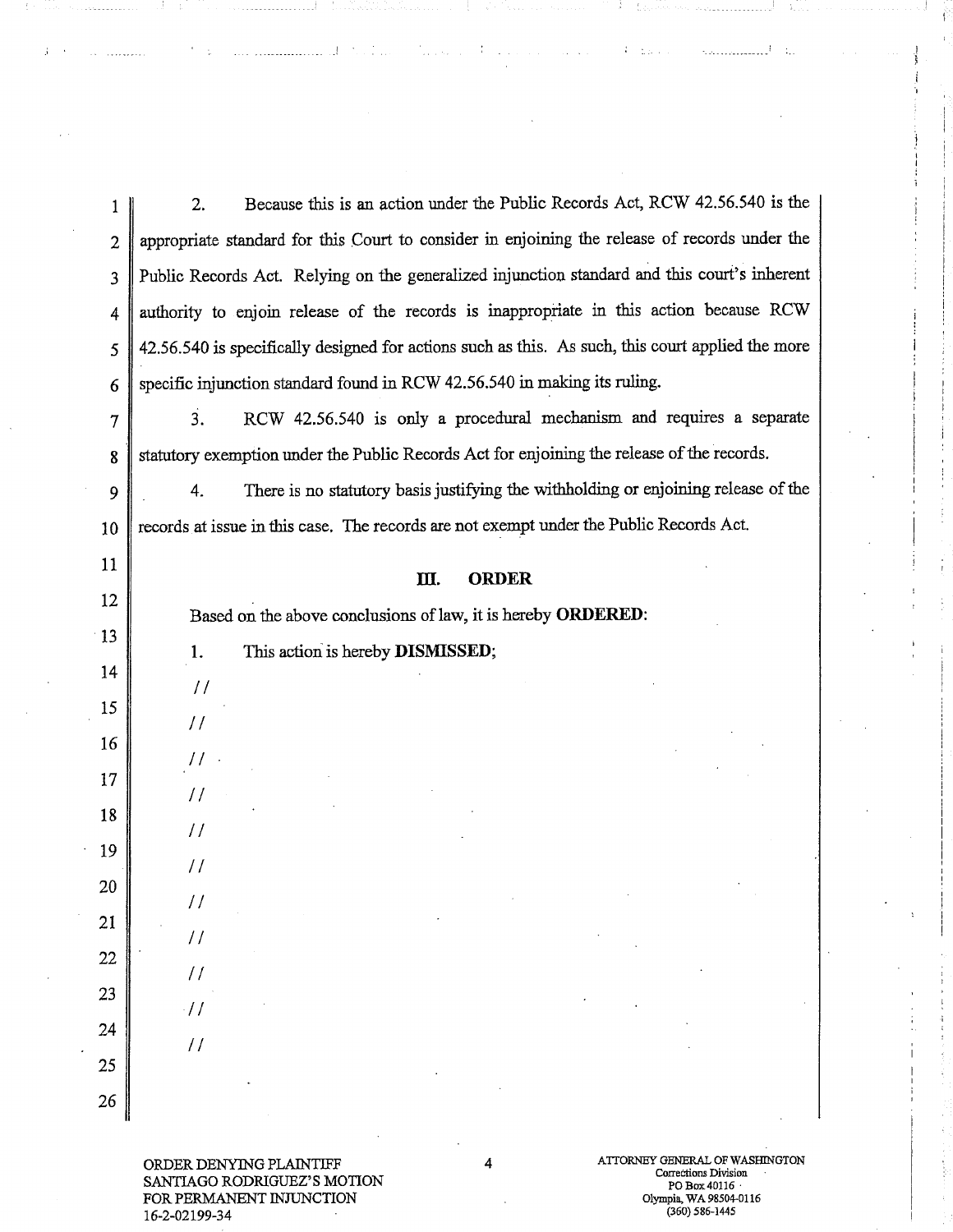| 1              | The Department shall produce the requested records to Piercy as required under<br>2.  |   |                                                                        |  |
|----------------|---------------------------------------------------------------------------------------|---|------------------------------------------------------------------------|--|
| $\overline{2}$ | the Public Records Act. Any such disclosure shall not occur before December 16, 2016. |   |                                                                        |  |
| 3              | DATED this $\lambda \frac{3}{4}$ day of December, 2016.                               |   |                                                                        |  |
| 4              |                                                                                       |   |                                                                        |  |
| 5              |                                                                                       |   | Carol Murphy<br>The Honorable Carol Murphy                             |  |
| 6              |                                                                                       |   | Thurston County Superior Court Judge                                   |  |
| 7              | Presented by:<br>ROBERT W. FERGUSON                                                   |   |                                                                        |  |
| 8              | <b>Attorney General</b>                                                               |   |                                                                        |  |
| 9              |                                                                                       |   |                                                                        |  |
| 10             | CASSIE vanROOJEN/WSBA #44049<br><b>Assistant Attorney General</b>                     |   |                                                                        |  |
| 11             | Attorney for Department of Corrections                                                |   |                                                                        |  |
| 12             | Approved as to form:                                                                  |   |                                                                        |  |
| 13             |                                                                                       |   |                                                                        |  |
| 14             | Jane E. Brown, WSBA #48763<br>Carson Cooper, WSBA #44252                              |   | <b>DATE</b>                                                            |  |
| 15             | Attorneys for Santiago Rodriguez                                                      |   |                                                                        |  |
| 16             |                                                                                       |   |                                                                        |  |
| 17             | David Piercy                                                                          |   | <b>DATE</b>                                                            |  |
| 18             | Pro Se Defendant or Interested Party                                                  |   |                                                                        |  |
| 19             |                                                                                       |   |                                                                        |  |
| 20             |                                                                                       |   |                                                                        |  |
| 21             |                                                                                       |   |                                                                        |  |
| 22             |                                                                                       |   |                                                                        |  |
| 23             |                                                                                       |   |                                                                        |  |
| 24             |                                                                                       |   |                                                                        |  |
| 25             |                                                                                       |   |                                                                        |  |
| 26             |                                                                                       |   |                                                                        |  |
|                |                                                                                       |   |                                                                        |  |
|                | ORDER DENYING PLAINTIFF<br>SANTIAGO RODRIGUEZ'S MOTION                                | 5 | ATTORNEY GENERAL OF WASHINGTON<br>Corrections Division<br>PO Box 40116 |  |

 $\tilde{x}=\tilde{z}$ 

- 1

 $\ddotsc$ 

 $\ddot{\cdot}$ 

. . . . . . . . . . . . . . . . . . 3

 $\frac{1}{2}$ 

 $\mathcal{L}$ 

بهورينيين

ð, 톱

医棒形的 经经

系数的

 $\frac{1}{2}$ 

Đ

ť.

 $\ddot{\cdot}$ 

 $\ddot{\phantom{a}}$  $\cdot$ i.<br>M

FOR PERMANENT INJUNCTION 16-2-02199-34

PO Box 40116 Olympia, WA 98504-0116 (360) 586-1445